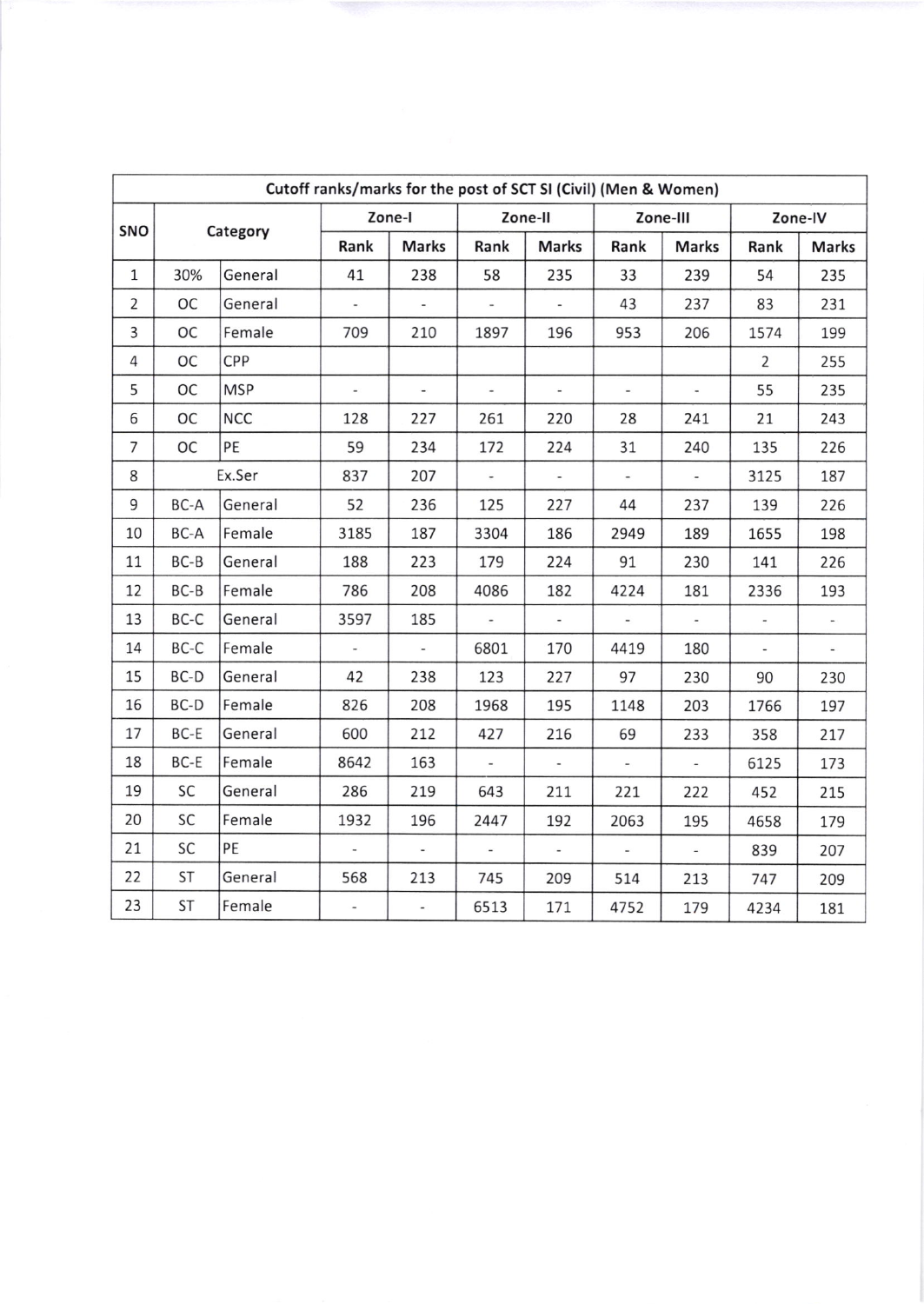| SNO            | Category |         | Zone-I                   |                              | Zone-II                  |                              | Zone-III                     |                          | Zone-IV                  |              |
|----------------|----------|---------|--------------------------|------------------------------|--------------------------|------------------------------|------------------------------|--------------------------|--------------------------|--------------|
|                |          |         | Rank                     | <b>Marks</b>                 | Rank                     | <b>Marks</b>                 | Rank                         | Marks                    | Rank                     | <b>Marks</b> |
| $\mathbf{1}$   | 30%      | General | 21                       | 177.50                       | 25                       | 176.00                       | 20                           | 177.50                   | 45                       | 172.00       |
| $\overline{2}$ | OC       | General |                          | $\qquad \qquad \blacksquare$ | 83                       | 169.00                       | 51                           | 171.50                   | 48                       | 172.00       |
| 3              | ОC       | Female  | 324                      | 160.50                       | 2530                     | 142.50                       | 927                          | 152.50                   | 1385                     | 148.50       |
| $\overline{4}$ | OC       | PE      | 33                       | 173.50                       | 34                       | 173.50                       | 127                          | 165.50                   | 139                      | 165.00       |
| 5              |          | Ex.Ser  | 1758                     | 146.00                       | $\overline{\phantom{a}}$ | $\qquad \qquad \blacksquare$ | $\overline{\phantom{a}}$     | $\overline{\phantom{a}}$ | 4548                     | 134.50       |
| 6              | BC-A     | General | 129                      | 165.50                       | 108                      | 167.00                       | 61                           | 171.00                   | 167                      | 164.50       |
| $\overline{7}$ | BC-B     | General | 82                       | 169.00                       | 314                      | 160.50                       | 57                           | 171.00                   | 64                       | 170.50       |
| 8              | BC-C     | General | 5783                     | 131.00                       | $\overline{\phantom{a}}$ | $\centerdot$                 | $\overline{\phantom{a}}$     | $\hat{\phantom{a}}$      | $\blacksquare$           |              |
| 9              | BC-C     | Female  | 4316                     | 135.50                       | $\overline{\phantom{m}}$ | $\overline{\phantom{a}}$     | $\overline{\phantom{a}}$     | $\overline{\phantom{a}}$ | $\overline{\phantom{0}}$ |              |
| 10             | BC-D     | General | 27                       | 175.50                       | $\overline{\phantom{m}}$ | $\overline{\phantom{m}}$     | $\overline{\phantom{a}}$     | $\overline{\phantom{a}}$ | 58                       | 171.00       |
| 11             | BC-E     | General | 1441                     | 148.50                       | $\overline{\phantom{m}}$ | $\overline{\phantom{0}}$     | $\qquad \qquad \blacksquare$ | $\overline{\phantom{0}}$ | 115                      | 166.50       |
| 12             | SC       | General | 295                      | 161.00                       | 570                      | 156.00                       | 74                           | 170.00                   | 416                      | 158.50       |
| 13             | SC       | Female  | $\overline{\phantom{0}}$ | $\overline{\phantom{0}}$     | 5259                     | 132.50                       | $\overline{\phantom{a}}$     | $\blacksquare$           | 1874                     | 145.50       |
| 14             | ST       | General | 547                      | 156.50                       | 1150                     | 150.50                       | 318                          | 160.50                   | 438                      | 158.00       |

Cutoff ranks/marks for the post of SCT RSI (AR) (Civil) (Men & Women)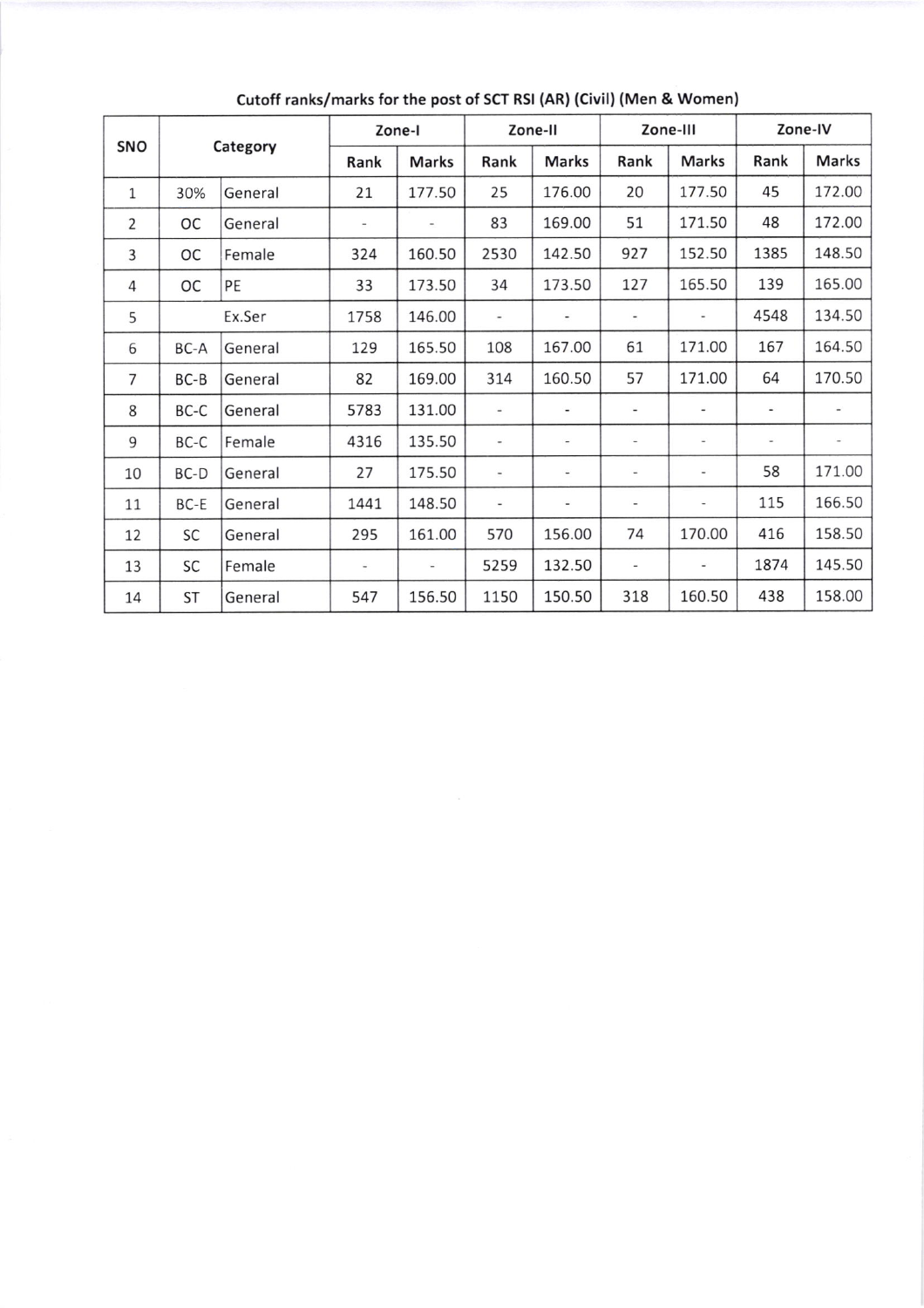| SNO            | <b>Selected Post</b> | SelctdCat | SelctdSplCat | Rank | Marks  |
|----------------|----------------------|-----------|--------------|------|--------|
| 1              | 13                   | ОC        | General      | 112  | 166.50 |
| $\overline{2}$ | 13                   | OC        | CPP          | 265  | 161.50 |
| 4              | 13                   | ОC        | <b>MSP</b>   | 248  | 162.50 |
| 5              | 13                   | OC        | <b>NCC</b>   | 67   | 170.50 |
| 6              | 13                   | ОC        | PE           | 144  | 165.00 |
| $\overline{7}$ | 13                   | ОC        | PM           | 6897 | 127.50 |
| 3              | 13                   | Ex.Ser    |              | 3020 | 140.00 |
| 8              | 13                   | BC-A      | General      | 177  | 164.00 |
| 9              | 13                   | $BC-B$    | General      | 211  | 163.00 |
| 10             | 13                   | BC-C      | General      | 1079 | 151.00 |
| 11             | 13                   | BC-D      | General      | 119  | 166.50 |
| 12             | 13                   | BC-E      | General      | 573  | 156.00 |
| 13             | 13                   | SC        | General      | 550  | 156.50 |
| 14             | 13                   | SC        | PE           | 1261 | 149.50 |
| 15             | 13                   | ST        | General      | 836  | 153.5  |

Cutoff ranks/marks for the post of APSP (Men)